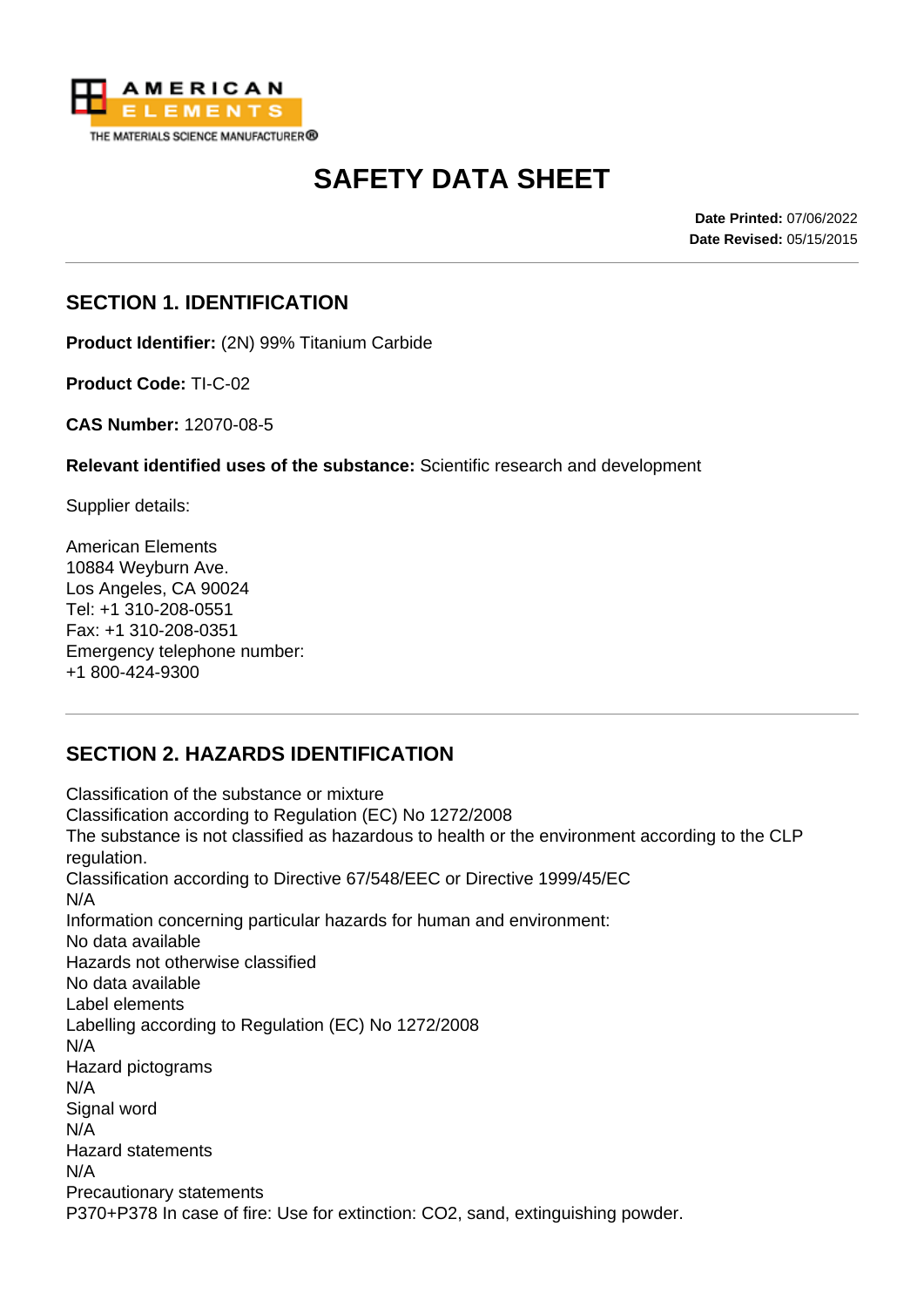WHMIS classification Not controlled Classification system HMIS ratings (scale 0-4) (Hazardous Materials Identification System) HEALTH FIRE REACTIVITY  $\Omega$  $\Omega$  $\Omega$ Health (acute effects) =  $0$  $Flammability = 0$ Physical Hazard  $= 0$ Other hazards Results of PBT and vPvB assessment PBT: N/A vPvB: N/A

## **SECTION 3. COMPOSITION/INFORMATION ON INGREDIENTS**

**Substances** CAS No. / Substance Name: 12070-08-5 Titanium carbide Identification number(s): EC number: 235-120-4

#### **SECTION 4. FIRST AID MEASURES**

Description of first aid measures General information No special measures required. If inhaled: Seek medical treatment in case of complaints. In case of skin contact: Generally the product does not irritate the skin. In case of eye contact: Rinse opened eye for several minutes under running water. If symptoms persist, consult a doctor. If swallowed: If symptoms persist consult doctor. Information for doctor Most important symptoms and effects, both acute and delayed No data available Indication of any immediate medical attention and special treatment needed No data available

# **SECTION 5. FIREFIGHTING MEASURES**

Extinguishing media Suitable extinguishing agents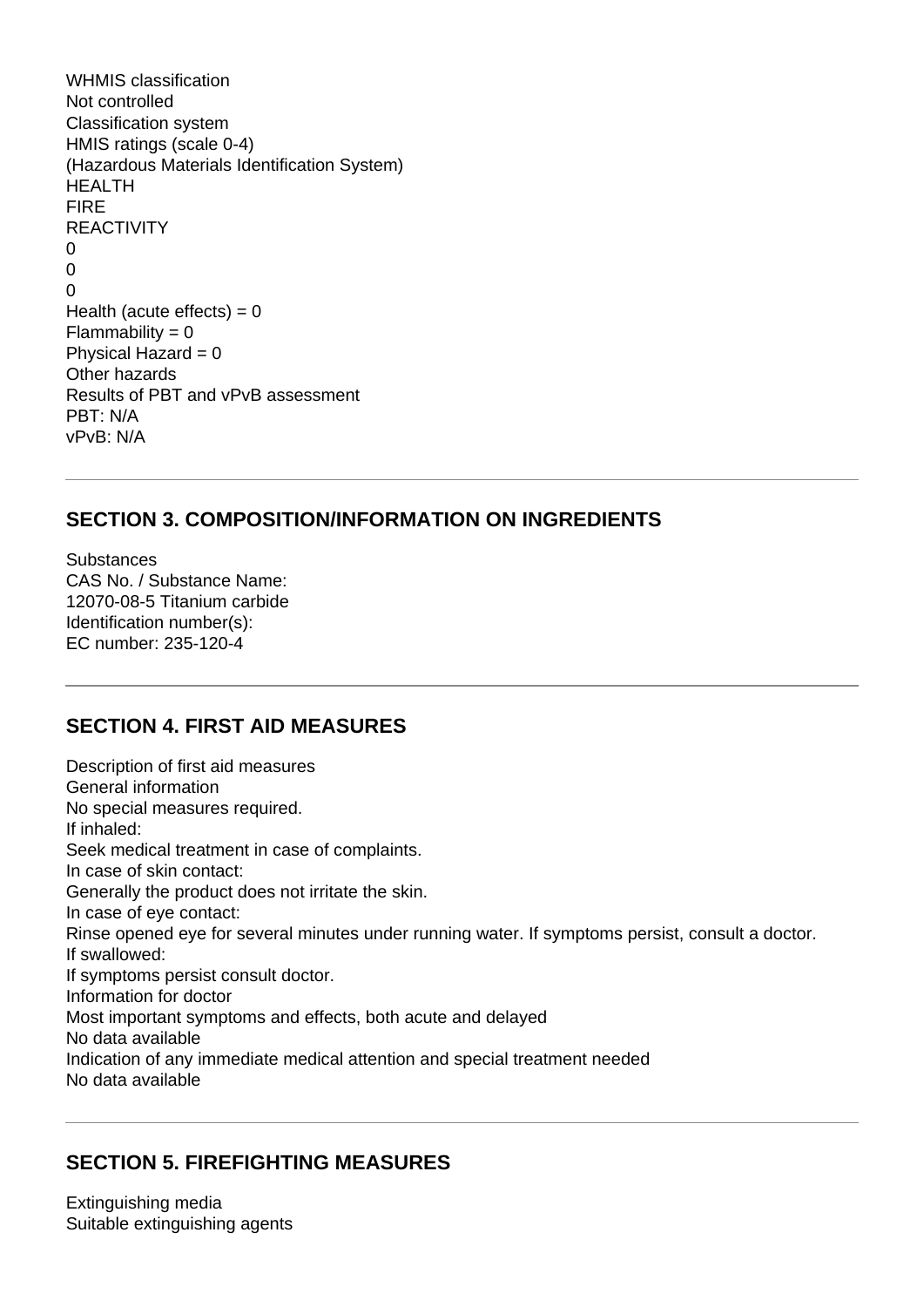Use carbon dioxide, extinguishing powder or foam. Water may be ineffective but may be used for cooling exposed containers. Special hazards arising from the substance or mixture If this product is involved in a fire, the following can be released: Carbon monoxide and carbon dioxide Tantalum oxide Advice for firefighters Protective equipment: No special measures required.

# **SECTION 6. ACCIDENTAL RELEASE MEASURES**

Personal precautions, protective equipment and emergency procedures Not required. Environmental precautions: Do not allow product to enter drains, sewage systems, or other water courses. Do not allow material to penetrate the ground or soil. Methods and materials for containment and cleanup: Pick up mechanically. Prevention of secondary hazards: No special measures required. Reference to other sections See Section 7 for information on safe handling See Section 8 for information on personal protection equipment. See Section 13 for disposal information.

#### **SECTION 7. HANDLING AND STORAGE**

**Handling** Precautions for safe handling Keep container tightly sealed. Store in cool, dry place in tightly closed containers. Information about protection against explosions and fires: No special measures required. Conditions for safe storage, including any incompatibilities **Storage** Requirements to be met by storerooms and receptacles: No special requirements. Information about storage in one common storage facility: Do not store together with acids. Store away from oxidizing agents. Further information about storage conditions: Keep container tightly sealed. Store in cool, dry conditions in well-sealed containers. Specific end use(s) No data available

# **SECTION 8. EXPOSURE CONTROLS/PERSONAL PROTECTION**

Additional information about design of technical systems: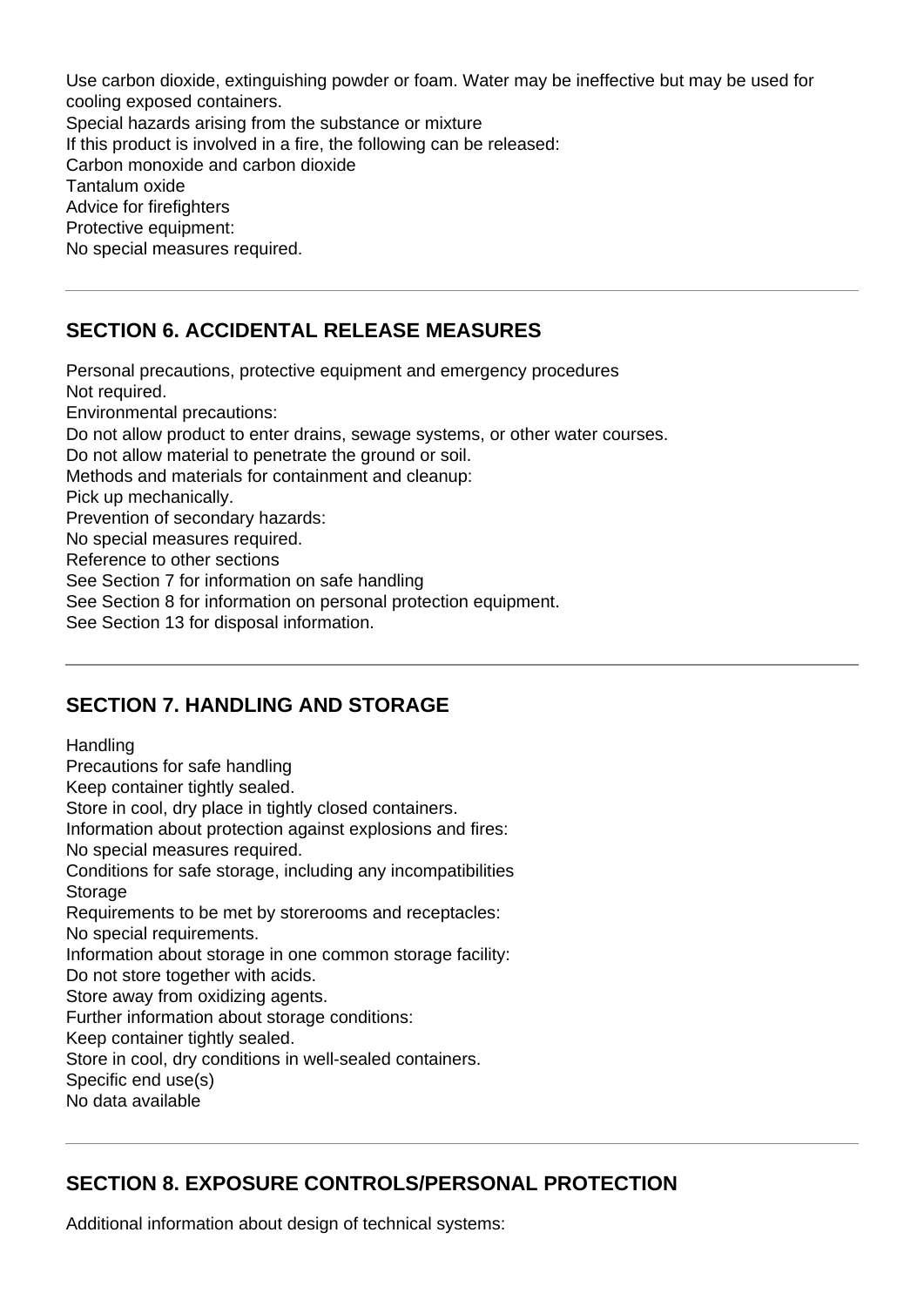No further data; see section 7. Control parameters Components with limit values that require monitoring at the workplace: None Additional information: No data Exposure controls Personal protective equipment General protective and hygienic measures The usual precautionary measures for handling chemicals should be followed. Maintain an ergonomically appropriate working environment. Breathing equipment: Not required. Protection of hands: Not required. Eye protection: Safety glasses Body protection: Protective work clothing

#### **SECTION 9. PHYSICAL AND CHEMICAL PROPERTIES**

Information on basic physical and chemical properties General Information Appearance: Form: Solid in various forms Color: Dark grey Odor: No data available Odor threshold: No data available. pH: N/A Change in condition Melting point/Melting range: ca 3140 °C (ca 5684 °F) Boiling point/Boiling range: 4820 °C (8708 °F) Sublimation temperature / start: No data available Flammability (solid, gas): No data available. Ignition temperature: No data available Decomposition temperature: No data available Autoignition: No data available. Danger of explosion: No data available. Explosion limits: Lower: No data available Upper: No data available Vapor pressure: N/A Density at 20 °C (68 °F): 4.93 g/cm<sup>3</sup> (41.141 lbs/gal) Relative density: No data available. Vapor density: N/A Evaporation rate: N/A Solubility in Water  $(H_2O)$ : No data available Partition coefficient (n-octanol/water): No data available. Viscosity: Dynamic: N/A Kinematic: N/A Other information No data available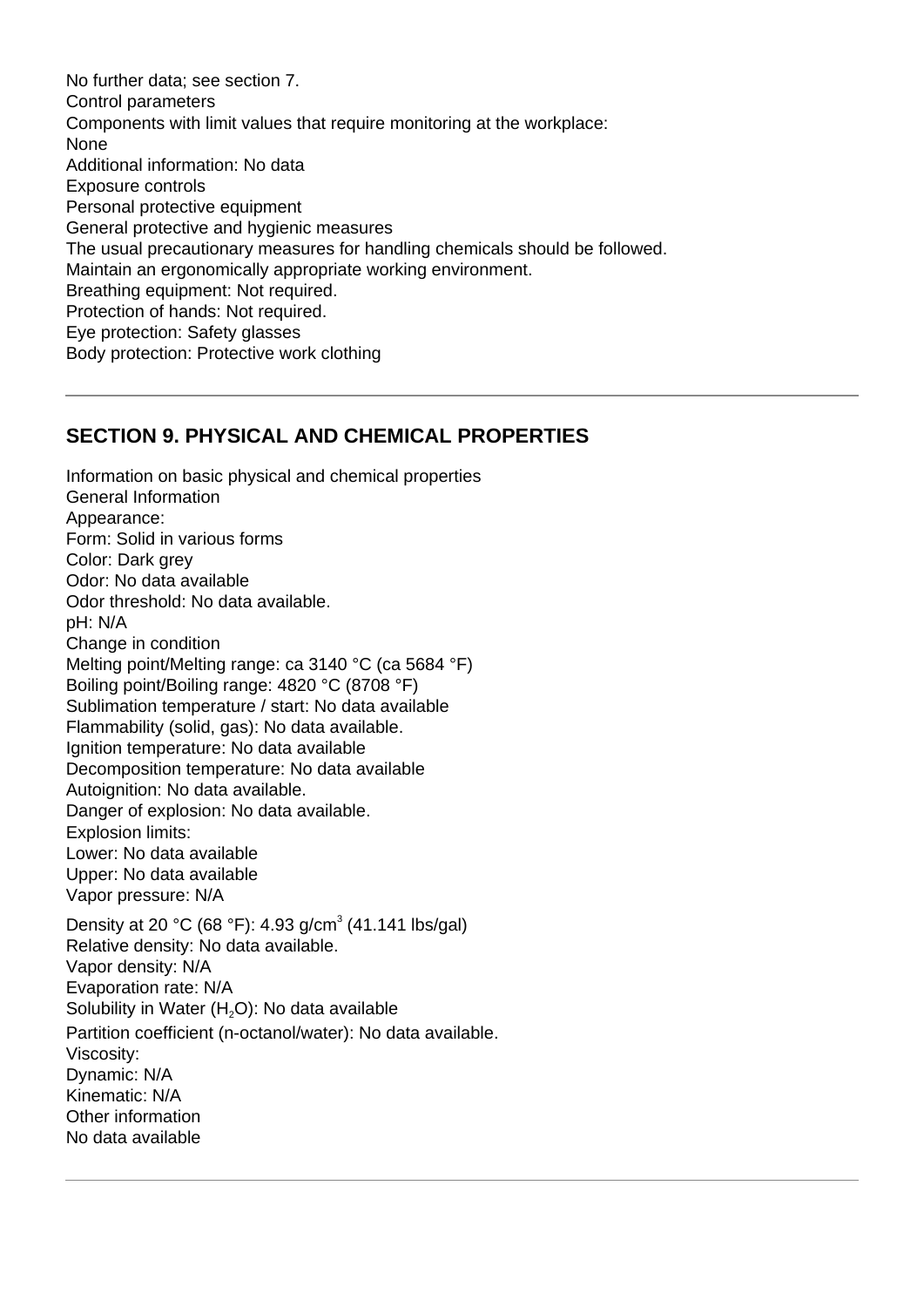# **SECTION 10. STABILITY AND REACTIVITY**

**Reactivity** No data available Chemical stability Stable under recommended storage conditions. Thermal decomposition / conditions to be avoided: Decomposition will not occur if used and stored according to specifications. Possibility of hazardous reactions Reacts with strong oxidizing agents Conditions to avoid No data available Incompatible materials: Acids Oxidizing agents Hazardous decomposition products: Carbon monoxide and carbon dioxide

# **SECTION 11. TOXICOLOGICAL INFORMATION**

Information on toxicological effects

Acute toxicity:

The Registry of Toxic Effects of Chemical Substances (RTECS) contains acute toxicity data for this substance.

LD/LC50 values that are relevant for classification:No data

Skin irritation or corrosion: May cause irritation

Eye irritation or corrosion: May cause irritation

Sensitization: No sensitizing effects known.

Germ cell mutagenicity: No effects known.

Carcinogenicity:

No classification data on carcinogenic properties of this material is available from the EPA, IARC, NTP, OSHA or ACGIH.

Reproductive toxicity: No effects known.

Specific target organ system toxicity - repeated exposure: No effects known.

Specific target organ system toxicity - single exposure: No effects known.

Aspiration hazard: No effects known.

Subacute to chronic toxicity: No effects known.

Additional toxicological information:

To the best of our knowledge the acute and chronic toxicity of this substance is not fully known.

#### **SECTION 12. ECOLOGICAL INFORMATION**

**Toxicity** Aquatic toxicity: No data available Persistence and degradability No data available Bioaccumulative potential No data available Mobility in soil No data available Additional ecological information: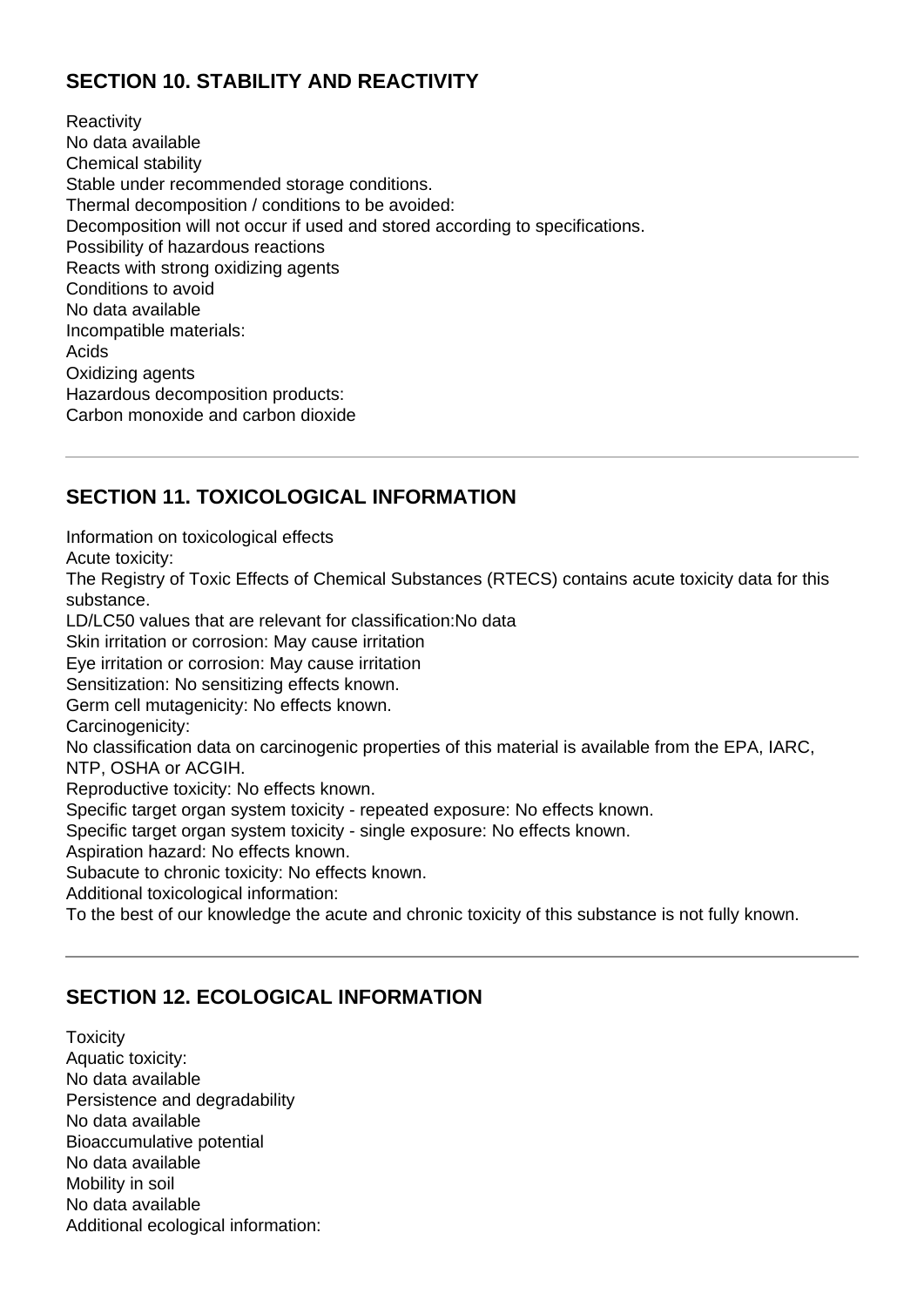General notes: Do not allow undiluted product or large quantities to reach groundwater, water courses, or sewage systems. Avoid transfer into the environment. Results of PBT and vPvB assessment PBT: N/A vPvB: N/A Other adverse effects No data available

## **SECTION 13. DISPOSAL CONSIDERATIONS**

Waste treatment methods Recommendation Consult official regulations to ensure proper disposal. Uncleaned packagings: Recommendation: Disposal must be made according to official regulations.

#### **SECTION 14. TRANSPORT INFORMATION**

UN-Number DOT, ADN, IMDG, IATA N/A UN proper shipping name DOT, ADN, IMDG, IATA N/A Transport hazard class(es) DOT, ADR, ADN, IMDG, IATA Class N/A Packing group DOT, IMDG, IATA N/A Environmental hazards: N/A Special precautions for user N/A Transport in bulk according to Annex II of MARPOL73/78 and the IBC Code N/A Transport/Additional information: **DOT** Marine Pollutant (DOT): No UN "Model Regulation": -

# **SECTION 15. REGULATORY INFORMATION**

Safety, health and environmental regulations/legislation specific for the substance or mixture National